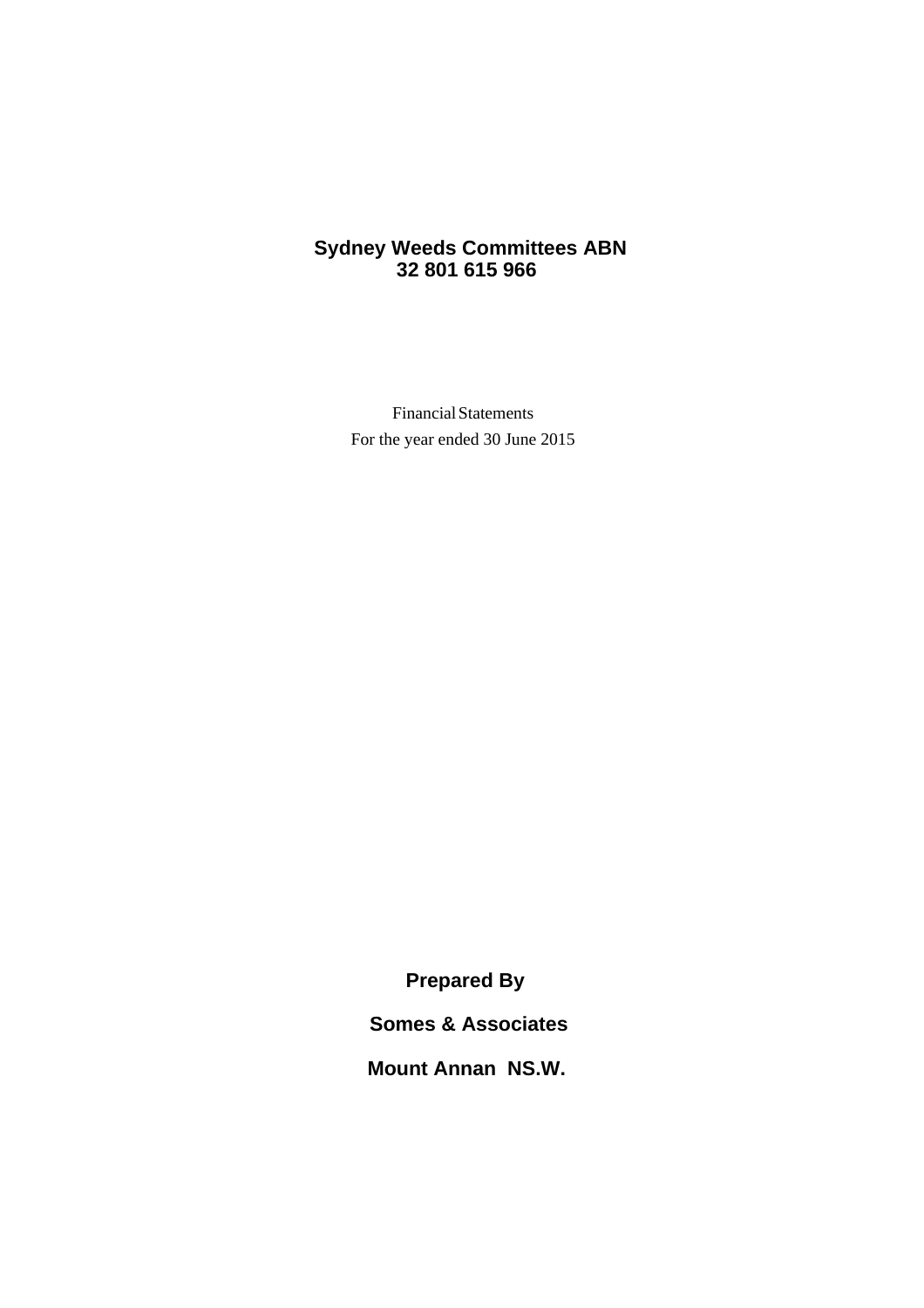### **Contents**

Detailed Profit and Loss Statement

[Detailed Statement of Financial Position](#page-3-0)

[Notes to the Financial Statements](#page-0-0)

Compilation Report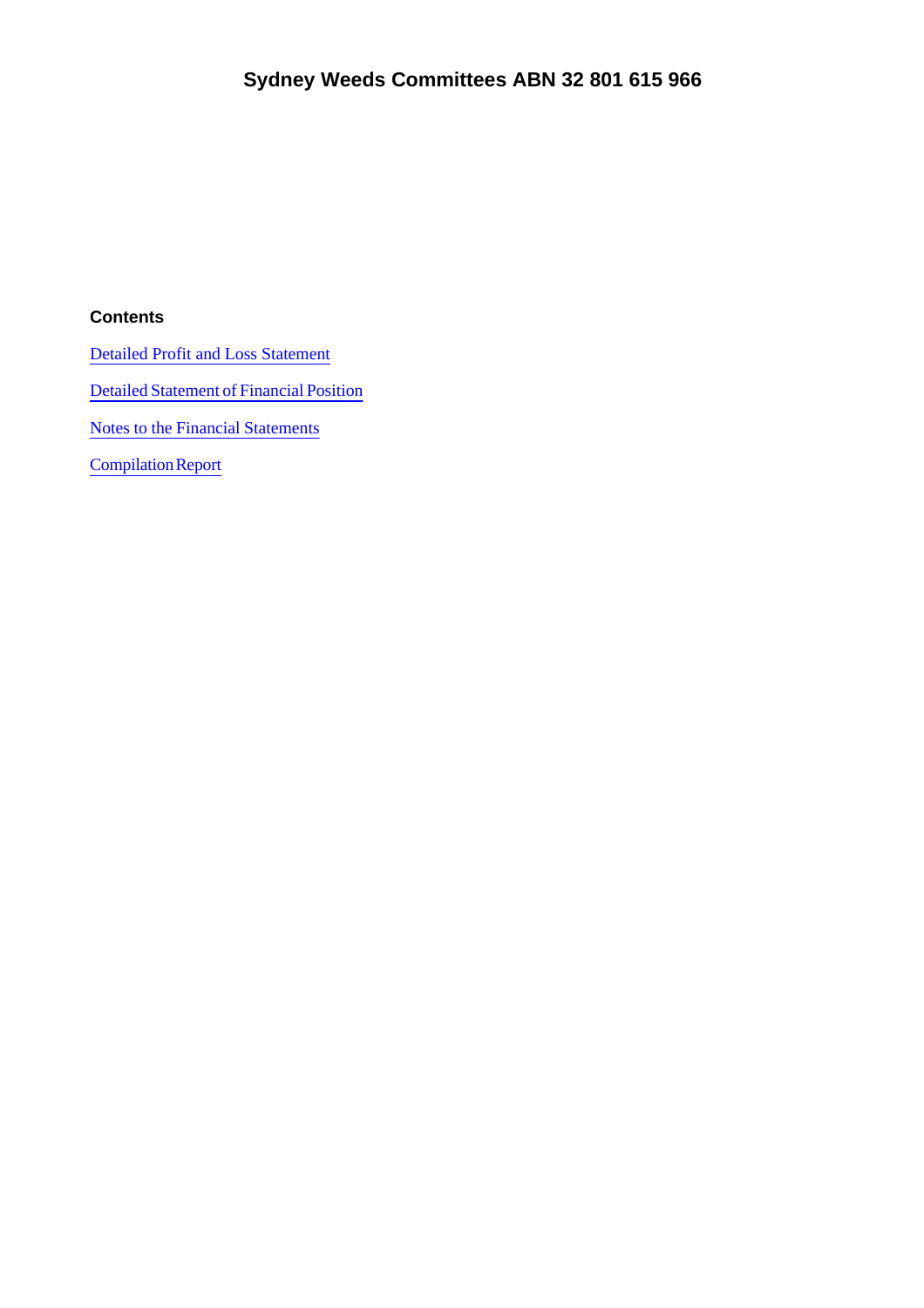# **Sydney Weeds Committees ABN 32 801 615 966 Detailed Profit and Loss Statement For the year ended 30 June 2015**

|                                                                    | 2015     | 2014      |
|--------------------------------------------------------------------|----------|-----------|
|                                                                    | \$       | \$        |
| <b>Income</b>                                                      |          |           |
| Membership Fees Recevied                                           | 57,150   | 34,741    |
| Flora Workshops                                                    |          | 12,905    |
| Sponsorships/Donations                                             |          | 455       |
| <b>Funds From LLS Grant</b>                                        | 17,359   |           |
| Total income                                                       | 74,509   | 48,101    |
| <b>Expenses</b>                                                    |          |           |
| Accountancy                                                        | 1,364    |           |
| Accountancy For 2013-2014: In Dispute                              | 4,800    |           |
| Administration                                                     | 446      | 16,333    |
| Advertising and promotion                                          |          | 225       |
| Audit fees                                                         | 227      | 5,000     |
| <b>Bad Debts</b>                                                   |          | 394       |
| <b>Bank Fees And Charges</b>                                       | 103      |           |
| Catering                                                           | 844      | 3,548     |
| Contract payments                                                  | 414      |           |
| <b>Executive Officer</b>                                           | 66,126   | 35,591    |
| Insurance                                                          | 97       | 875       |
| Legal fees                                                         |          | 635       |
| M/V car - Reimbursement                                            | 167      |           |
| Postage                                                            | 203      | 124       |
| Printing & stationery                                              |          | 16        |
| Project Expenses Funded By LLS Grants                              | 17,359   |           |
| Sponsorships                                                       |          | 2,273     |
| Sundry expenses                                                    | 63       |           |
| Travel, accom & conference                                         |          | 911       |
| Total expenses                                                     | 92,213   | 65,925    |
| <b>Profit (Loss) from Ordinary Activities before</b><br>income tax | (17,704) | (17, 824) |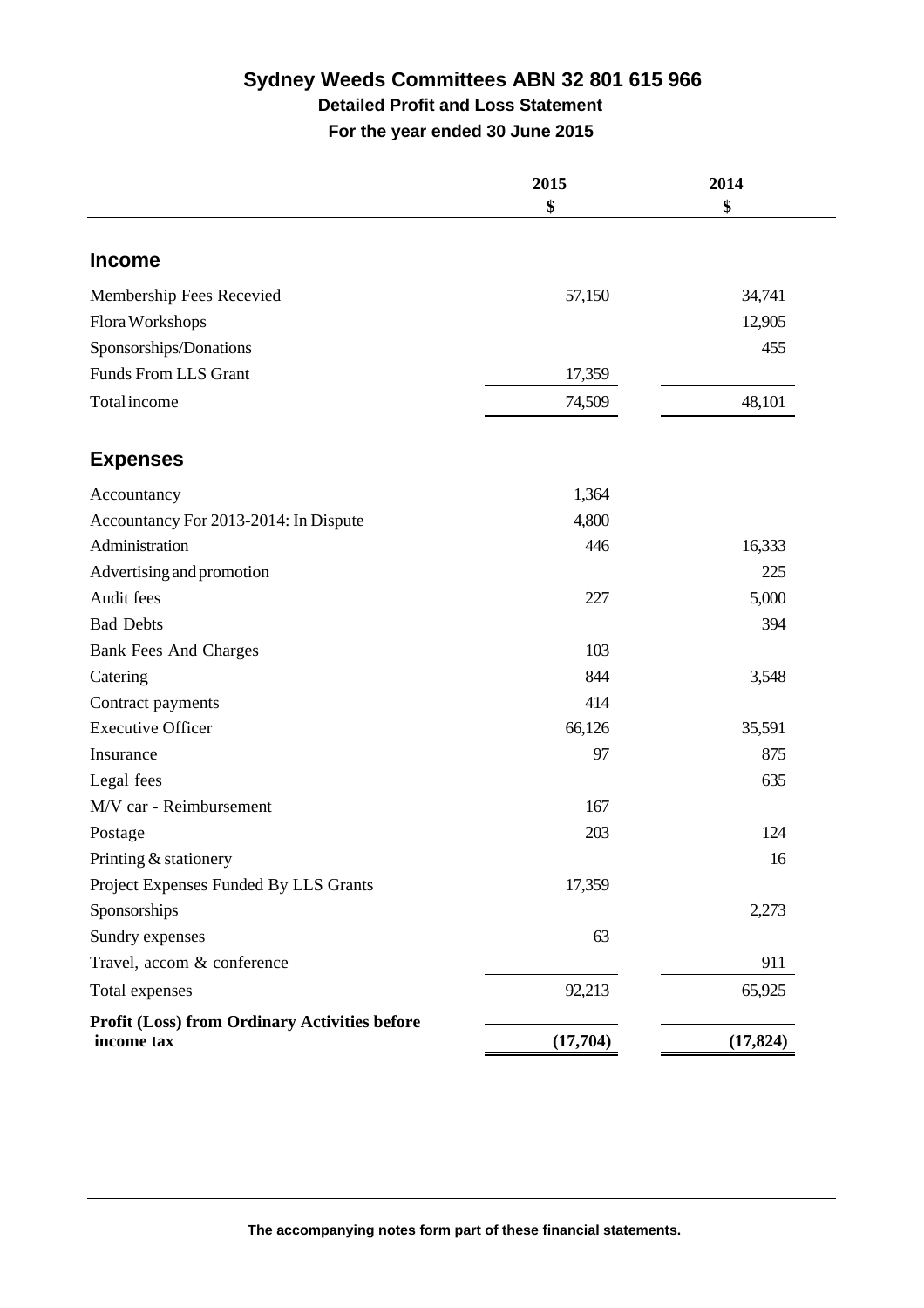# **Sydney Weeds Committees ABN 32 801 615 966**

**Detailed Statement of Financial Position as at 30 June 2015**

<span id="page-3-0"></span>

|                                         | <b>Note</b> | 2015<br>\$ | 2014<br>\$ |
|-----------------------------------------|-------------|------------|------------|
| <b>Current Assets</b>                   |             |            |            |
| <b>Cash Assets</b>                      |             |            |            |
| Cash At Bank                            |             | 60,987     | 90,219     |
| <b>NAB Bank Account - Grants</b>        |             | 61,269     |            |
|                                         |             | 122,256    | 90,219     |
| <b>Current Tax Assets</b>               |             |            |            |
| <b>GST</b> Collected                    |             |            | (190, 570) |
| <b>GST Paid</b>                         |             | 1,986      | 181,862    |
|                                         |             | 1,986      | (8,708)    |
| <b>Total Current Assets</b>             |             | 124,242    | 81,511     |
| <b>Total Assets</b>                     |             | 124,242    | 81,511     |
| <b>Current Liabilities</b>              |             |            |            |
| <b>Payables</b>                         |             |            |            |
| <b>Unsecured:</b>                       |             |            |            |
| Other creditors                         |             | 5,280      |            |
| Funds In Trust; Received From LLS       |             | 55,155     |            |
|                                         |             | 60,435     |            |
| <b>Total Current Liabilities</b>        |             | 60,435     |            |
| <b>Total Liabilities</b>                |             | 60,435     |            |
| <b>Net Assets</b>                       |             | 63,807     | 81,511     |
|                                         |             |            |            |
| <b>Equity</b>                           |             |            |            |
| Retained profits / (accumulated losses) |             | 63,807     | 81,511     |
| <b>Total Equity</b>                     |             | 63,807     | 81,511     |

**The accompanying notes form part of these financial statements.**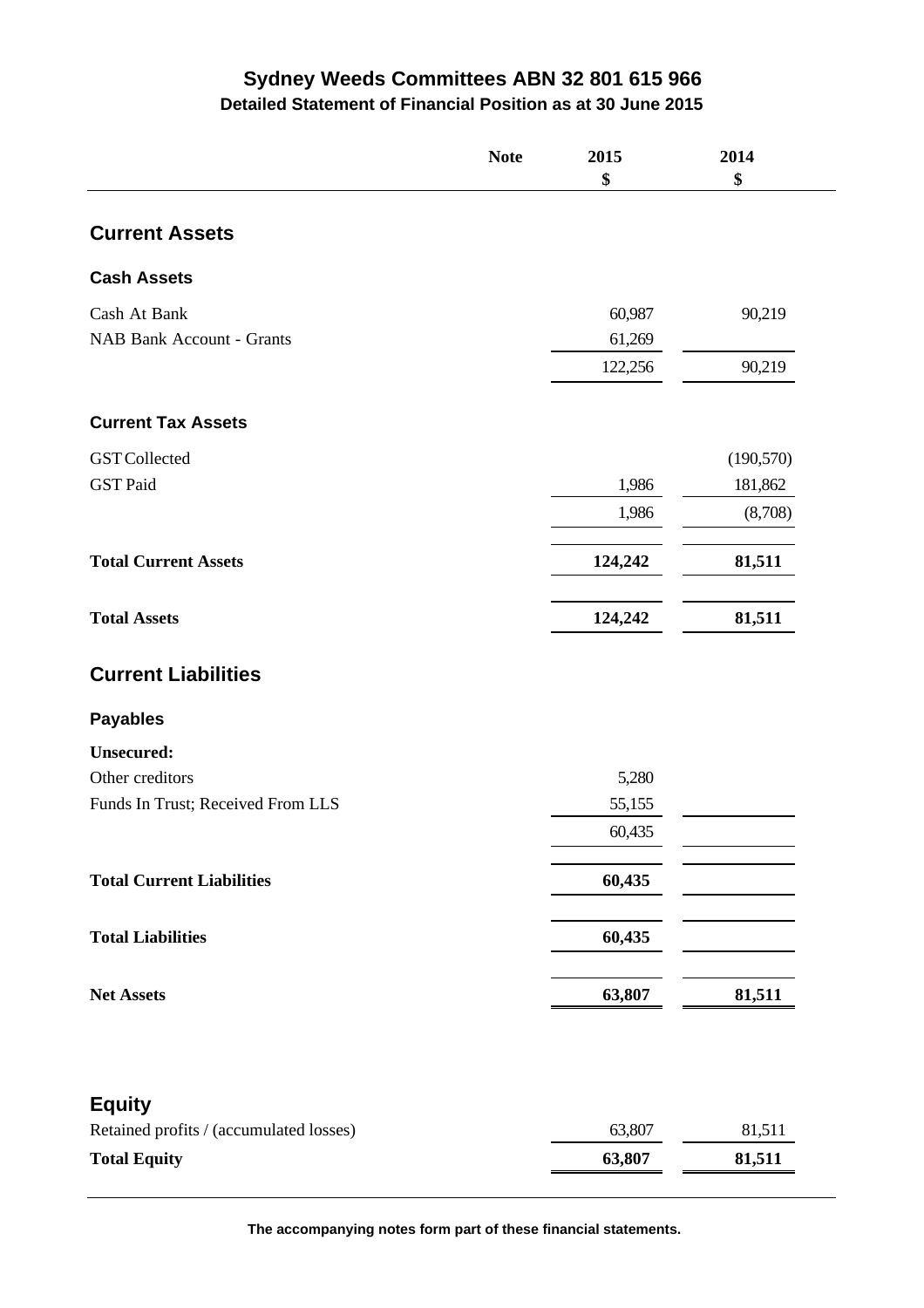# **Note 1: Summary of Significant Accounting Policies**

The treasurer has prepared the financial statements on the basis that the company is a nonreporting entity because there are no users dependant on general purpose financial statements. The financial statements are therefore special purpose financial statements that have been prepared in order to meet the needs of the members.

The financial statements have been prepared in accordance with the significant accounting policies disclosed below, which the treasurer has determined are appropriate to meet the needs of the members. Such accounting policies are consistent with the previous period unless stated otherwise.

The financial statements have been prepared on an accruals basis and are based on historical costs unless otherwise stated in the notes. The accounting policies that have been adopted in the preparation of the statements are as follows: The financial statements have been preparation of the statements are as follow<br>preparation of the statements are as follow<br>(a) Cash and Cash Equivalents<br>Cash and cash equivalents include ca

Cash and cash equivalents include cash on hand, deposits held at call with banks, other short-term highly liquid investments with original maturities of three months or less, and bank overdrafts. Bank overdrafts are shown within borrowings in current liabilities on the balance sheet. Cash and cash equivalents include case<br>
short-term highly liquid investments v<br>
overdrafts. Bank overdrafts are shown<br>
sheet.<br> **(b)** Revenue and Other Income<br>
Revenue is measured at the value of t

Revenue is measured at the value of the consideration received or receivable after taking into account any trade discounts and volume rebates allowed. For this purpose, deferred consideration is not discounted to present values when recognising revenue.

Interest revenue is recognised using the effective interest rate method, which, for floating rate financial assets, is the rate inherent in the instrument. Dividend revenue is recognised when the right to receive a dividend has been established.

Revenue recognised related to the provision of services is determined with reference to the stage of completion of the transaction at the reporting date and where outcome of the contract can be estimated reliably. Stage of completion is determined with reference to the services performed to date as a percentage of total anticipated services to be performed. Where the outcome cannot be estimated reliably, revenue is recognised only to the extent that related expenditure is recoverable.

All revenue is stated net of the amount of goods and services tax (GST).

### **(c) Goods and Services Tax (GST)**

Revenues, expenses and assets are recognised net of the amount of GST, except where the amount of GST incurred is not recoverable from the Tax Office. In these circumstances, the GST is recognised as part of the cost of acquisition of the asset or as part of an item of the expense. Receivables and payables in the balance sheet are shown inclusive of GST.

Cash flows are presented in the cash flow statement on a gross basis, except for the GST components of investing and financing activities, which are disclosed as operating cash flows.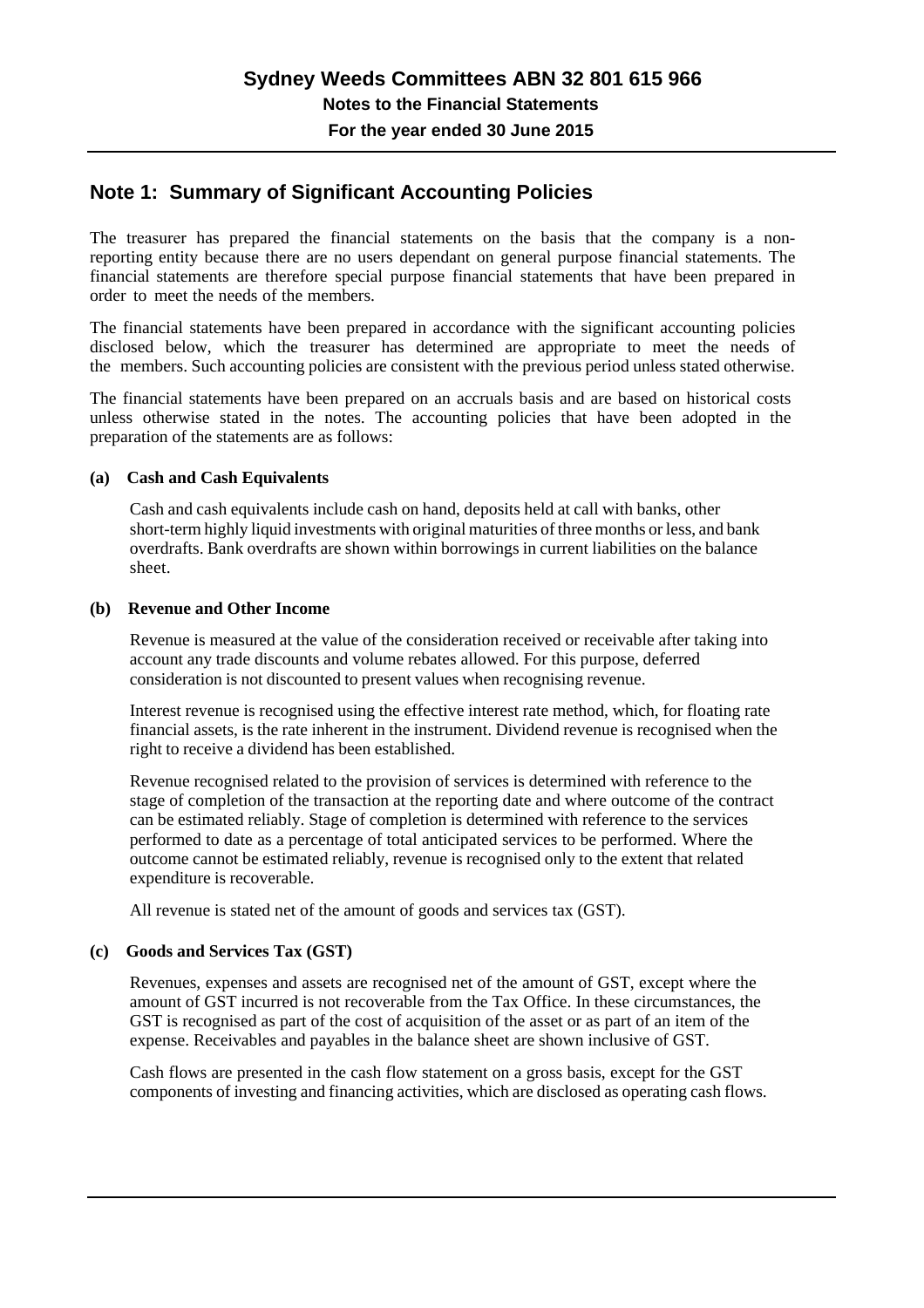## **(d) Trade and Other Payables**

Trade and other payables represent the liability outstanding at the end of the reporting period for goods and services received by the company during the reporting period, which remain unpaid. The balance is recognised as a current liability with the amounts normally paid within 30 days of recognition of the liability.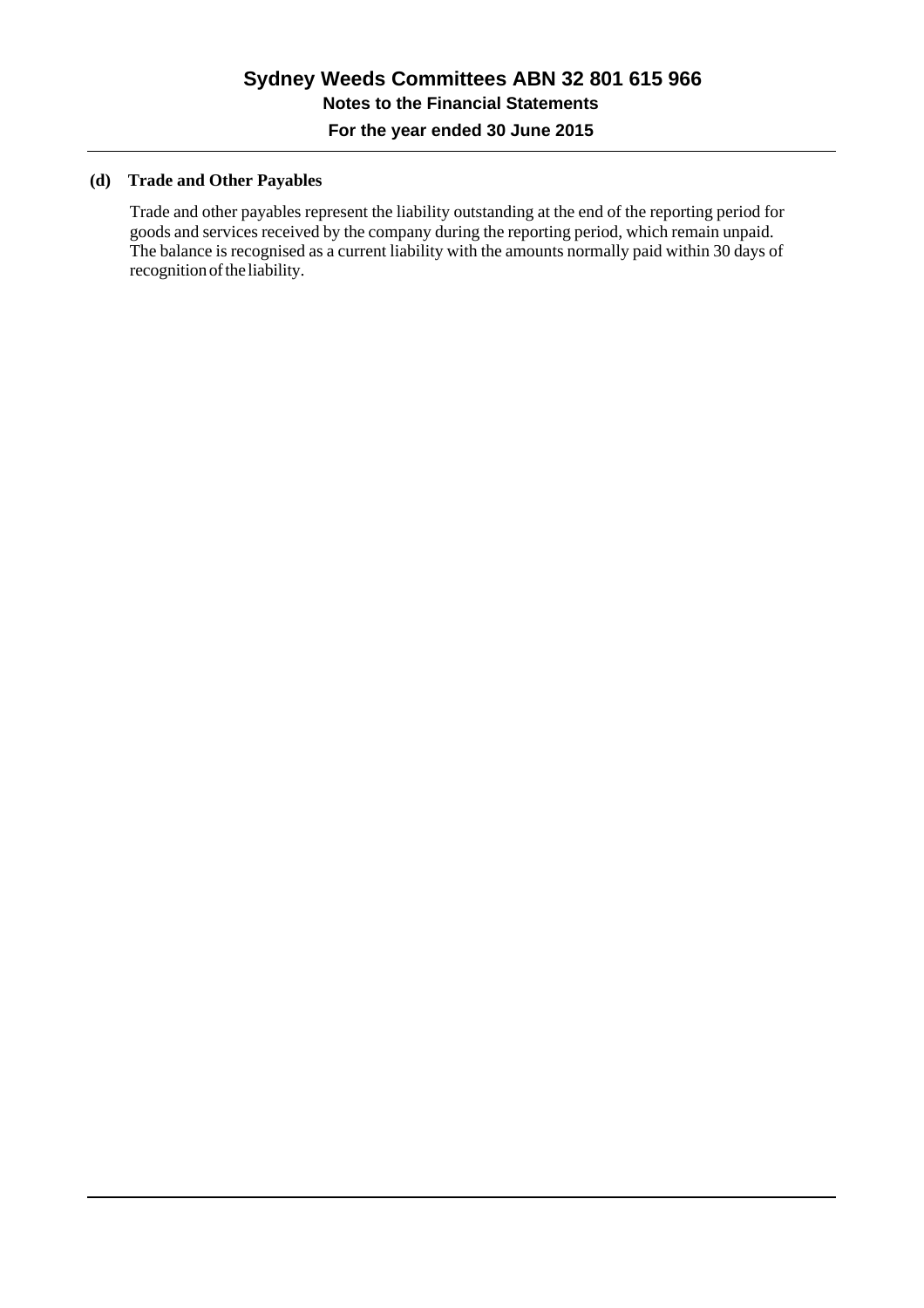# Sydney Weeds Committees ABN 32 801 615 966 **Compilation Report to Sydney Weeds Committees**

We have compiled the accompanying special purpose financial statements of Sydney Weeds Committees, which comprise the balance sheet as at 30 June 2015, the profit and loss statement for the year then ended, a summary of significant accounting policies and other explanatory notes. The specific purpose for which the special purpose financial report has been prepared is set out in Note 1. The extent to which Australian Accounting Standards and other mandatory professional reporting requirements have or have not been adopted in the preparation of the special purpose financial report is set out in Note 1.

#### The Responsibility of the Treasurer of Sydney Weeds Committees

The treasurer of Sydney Weeds Committees is solely responsible for the information contained in the special purpose financial statements, the reliability, accuracy and completeness of the information and for the determination that the significant accounting policies adopted as set out in Note 1 to the financial statements are appropriate to meet the treasurer's needs and for the purpose that the financial statements were prepared.

#### Our Responsibility

On the basis of information provided by the treasurer of Sydney Weeds Committees, we have compiled the accompanying special purpose financial statements in accordance with the financial reporting framework described in Note 1 to the financial statements and APES 315 Compilation of Financial Information.

We have applied our expertise in accounting and financial reporting to compile these financial statements in accordance with the financial reporting framework described in Note 1 to the financial statements. We have complied with the relevant ethical requirements of APES 110 Code of Ethics for Professional Accountants.

#### Assurance Disclaimer

Since a compilation engagement is not an assurance engagement, we are not required to verify the reliability, accuracy or completeness of the information provided to us by management to compile these financial statements. Accordingly, we do not express an audit opinion or a review conclusion on these financial statements.

The special purpose financial statements were compiled exclusively for the benefit of the treasurer of Sydney Weeds Committees who is responsible for the reliability, accuracy and completeness of the information used to compile them. We do not accept responsibility for the contents of the special purpose financial statements.

Somes & Associates Mount Annan NS.W.

25 November, 2015